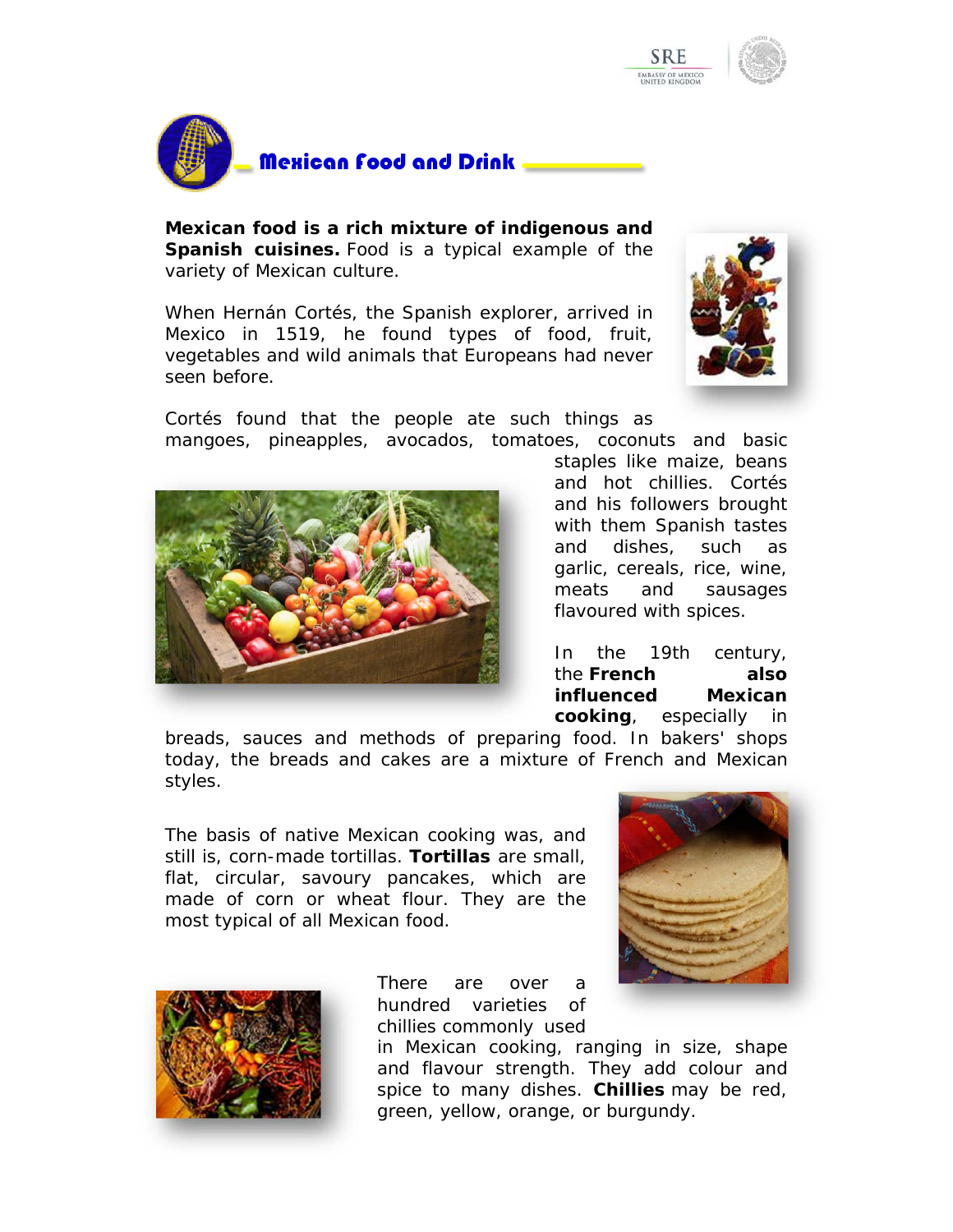

*Frijoles* are round or oval beans which come in many sizes and colours. They are used to accompany many dishes.

# **Markets**



#### The **local**

**market** is the best place to buy fresh produce and special foods that cannot be found in supermarkets. However, Mexican markets sell many things apart from food, such as traditional handicrafts, leather goods and cooking utensils. There is always a flower section.

Indoor markets

are open every day of the week. Others are held outside in the streets, once a week (called *tianguis*). At these markets you find lots of little stalls, selling a great variety of fruit, vegetables, meat, fish, cheeses, clothes, shoes, bags, jewellery and children's toys. The delicious smell from the stalls selling hot snacks fills the market.



# Mexican Drinks

# *Xocoatl* **- Chocolate**

Many centuries before the discovery of the American continent in 1492, *cacao* (the cocoa bean) was cultivated in Mexico and Central America.



*Cacao* comes from a small tree, which grows in the tropical jungles of Mexico and Central America. The indigenous peoples of Mexico were the first people to ever make chocolate, using cocoa beans, which they also used as currency for buying and selling things.

The Spaniards were the first to send *cacao* to Europe, along with the recipe to make it into a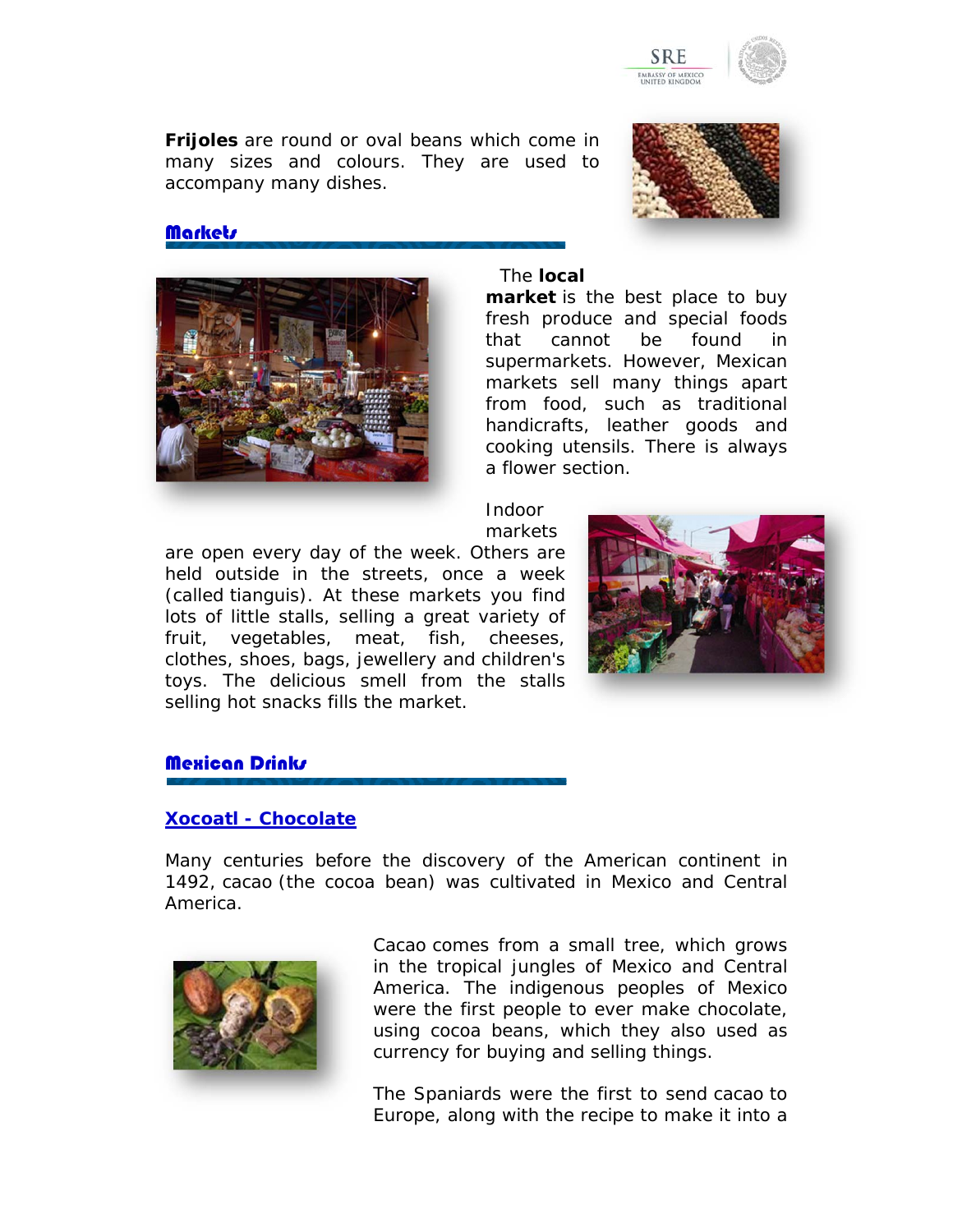

chocolate drink. The drink was prepared as follows: the beans were roasted and ground into a paste, which was then dissolved in water. The mixture was whipped with a whisk or passed several times from one bowl to another, then the liquid was poured out from one bowl high above another to create foam on top.

This was slightly different from the Aztec's recipe. They used to ground the roasted cocoa beans with corn and then add vanilla to the fine paste that was formed. With the paste and water they made a drink that could be drank light or thick, warm or cold.

The Spanish conquistador Hernán Cortés discovered chocolate when he ate with the Aztec Emperor Moctezuma II and had it for dessert. Cortés loved this drink and said that a soldier was able to walk all day on only one cup of



chocolate. The legend goes that a cook in the court of King Charles I of Spain had the idea of mixing *cacao* with sugar, cinnamon and vanilla, and transformed the Aztec drink into something enjoyed by Europeans. That is how modern hot chocolate was born.

#### *Tequila*

*Tequila* is a strong, transparent, alcoholic drink that is considered to be Mexico's national drink. It is obtained from the plant called *maguey* that grows in and around the town of Tequila, in the state of Jalisco. Ancient people made alcoholic beverages using the *maguey* plant long before the Spaniards came to the New World. In order to refine the drink the Spaniards introduced the process of distillation.

It takes between 8 and 12 years for the *maguey* to mature. When it



is ready to be harvested, the leaves and spikes of the *maguey* are stripped away, leaving only the heart, which looks like a pineapple.

The heart is roasted, pressed, and then shredded to extract the juice, to which sugar is added. The mixture is left to ferment for four days, and then it is distilled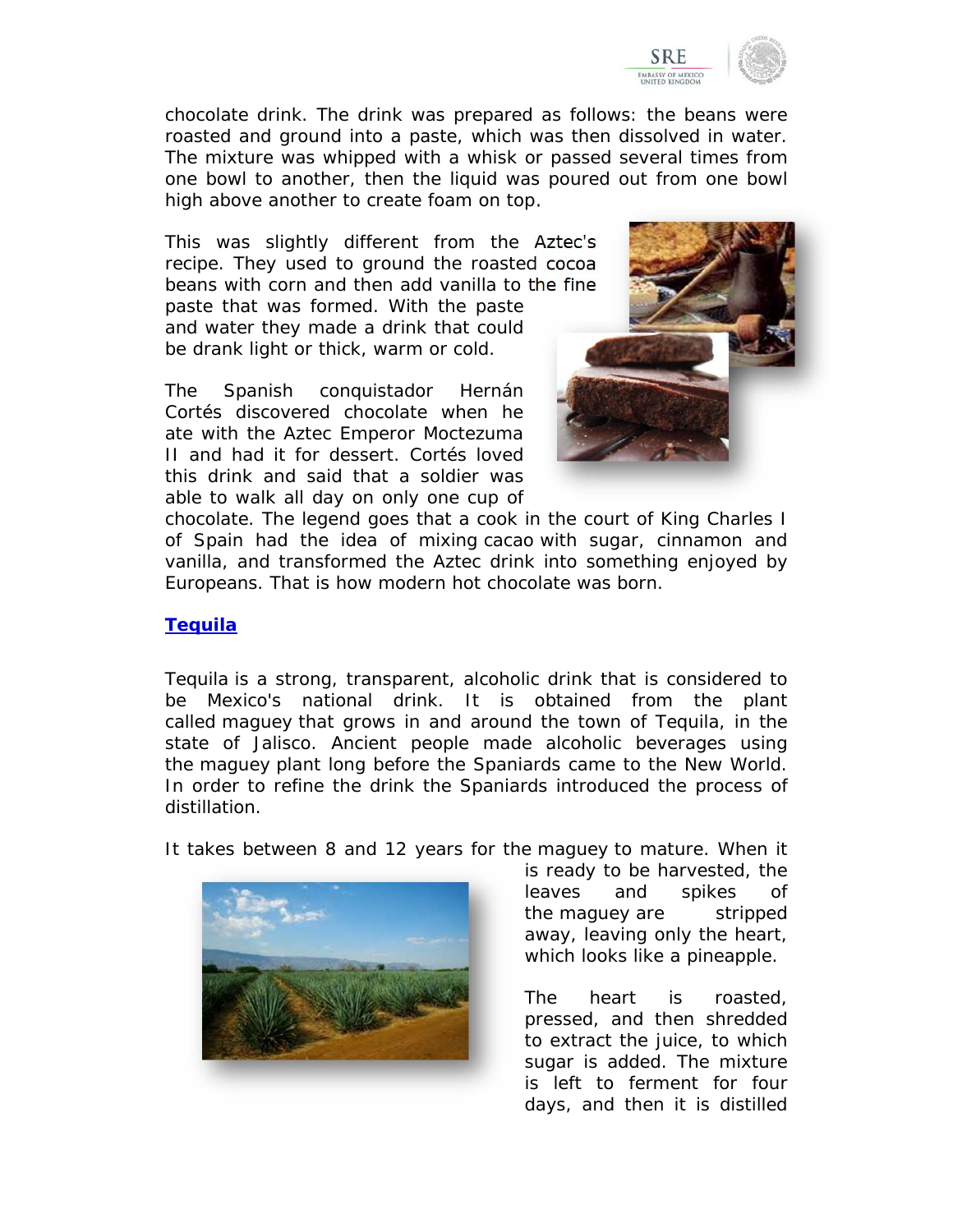

twice. Afterwards the *tequila* is aged in wooden casks and the final product is a clear liquid.

### Mexican Food

#### *Tortillas*

*Tortillas* are made of corn or wheat flour mixed into a dough, shaped as a thin circle, and heated on a flat pan (called *comal*) for a few minutes. *Tortillas* can be used as starters, as part of soups, as an ingredient of main courses, or eaten on their own, either with chile sauces, meats or cheeses, or simply with salt. For Mexicans, *tortillas* are what bread

is for Europeans.

In northern Mexico, *tortillas* are also made of wheat flour. These, besides being used just like corn *tortillas,* can also be used as a dessert. Butter can be spread on the warm *tortilla* before sprinkling it with sugar.



*Tortillas* are used in many typical Mexican dishes, in different forms,

such as *tacos*, *tostadas*, *enchiladas*, and *quesadillas*.

- *Tacos* are rolled *tortillas* stuffed with either beef, pork or chicken.
- *Enchiladas* are slightly fried *tacos*, served with a red or green hot sauce.
- *Tostadas* are crispy fried *tortillas* spread with beans, chicken or beef and garnished with cheese, lettuce, sour cream and *salsa* (sauce).
- *Quesadillas* are *tortillas* filled with almost anything: cheese, mashed potato, or minced beef. Then they are folded over and fried or grilled. All of these are typical examples of *antojitos,* which means snacks.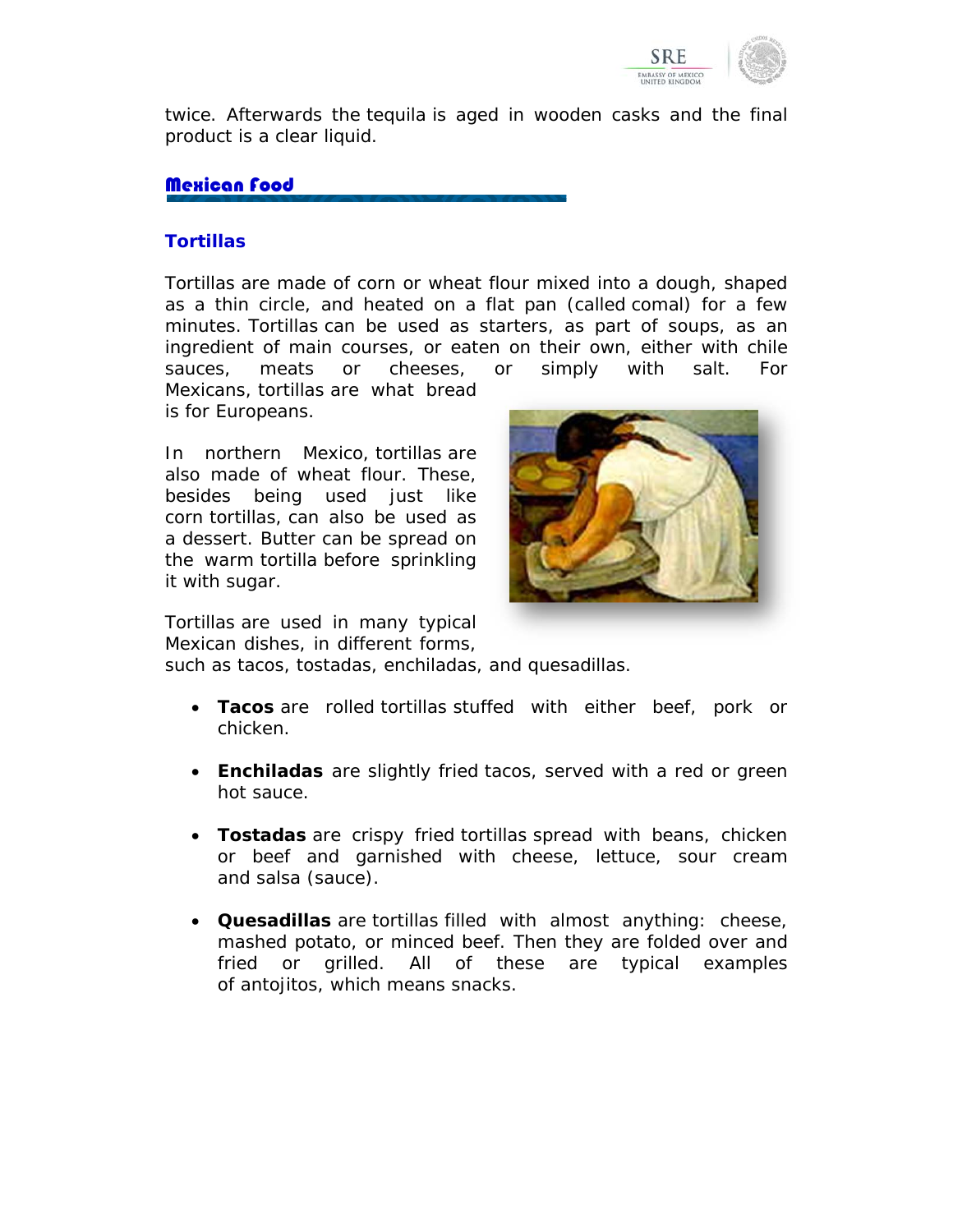

# **Recipes**

Here are some recipes for you to try out (with the help of an adult):

# **Guacamole**

#### **Ingredients:**

2 large avocados 2 green chillies finely chopped 2 tbs. finely chopped fresh coriander 1 tbs. finely chopped onion 1 tbs. finely diced tomato salt lime juice



*Cut the avocados in half. Remove the stone and scoop out the flesh. Mash with a fork. Put the avocado, chillies, onion, tomato and coriander in a bowl and mix thoroughly. Add drops of lime juice to stop the avocado turning black, and salt to taste. Serve immediately.*

# **Chicken Tacos**



#### **Ingredients: (serve six)** 12 tortillas 1 cup of corn oil salt and pepper

# **For the filling:**

1½ chicken breasts, cooked and finely shredded, or 3/4 lb of string cheese or cheddar cheese **Garnish:**

1 cup of shredded lettuce

1 cup of grated cheese

1 cup of sour cream

green or red *salsa* (sauce), or *guacamole*

*Heat the* tortillas *before filling or they may break. Place one tablespoon of the filling listed above in the centre of each* tortilla*. Sprinkle with salt to taste. Roll up tightly and secure with a toothpick if necessary. Heat the oil in a pan and fry the* tacos *until golden, taking care with the hot oil. Drain well on absorbent paper towels. If preparing ahead of time, reheat in the oven for one minute. Arrange*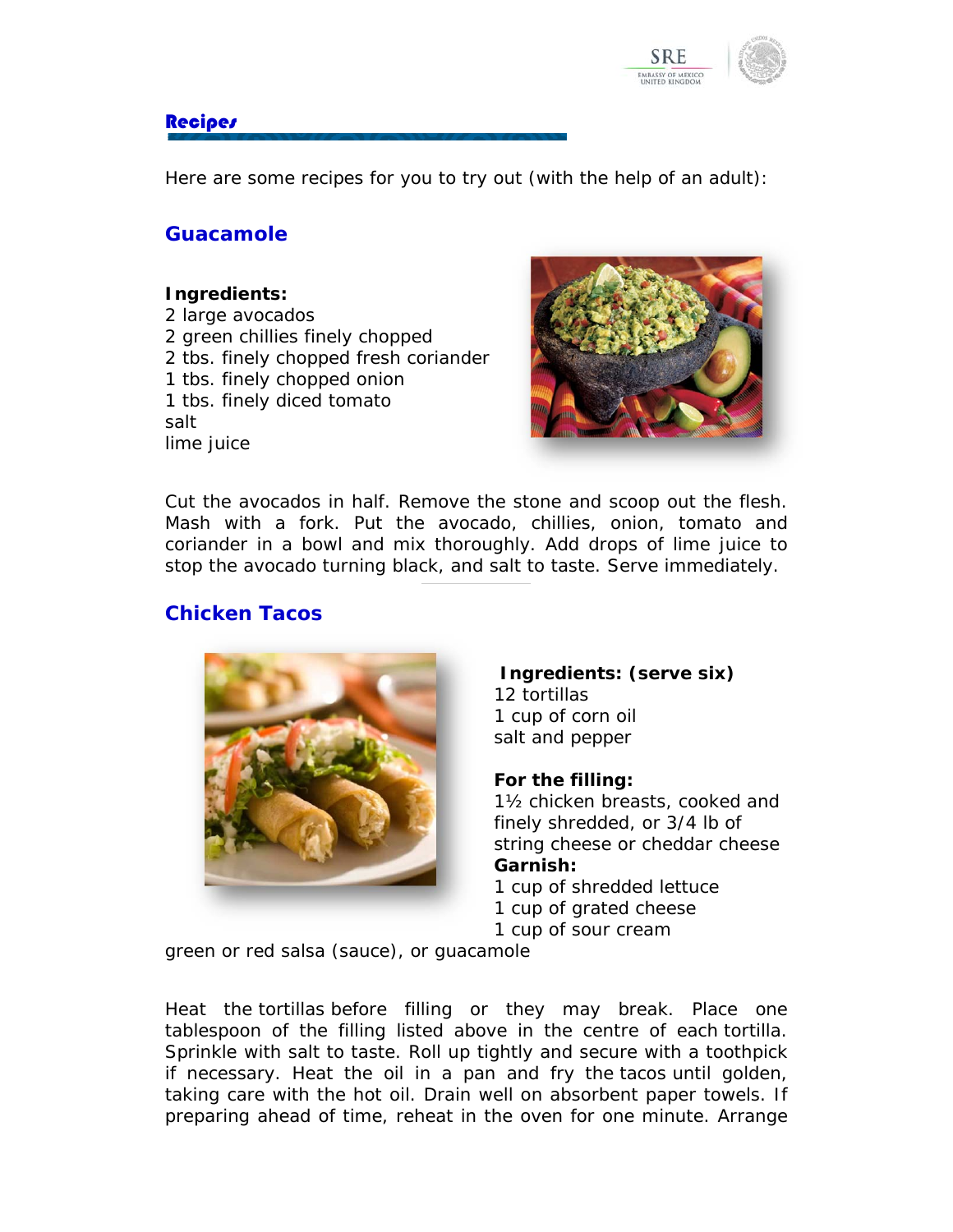

*the* tacos *on a serving dish. Pour some cream over them, top with lettuce and grated cheese. Accompany with any sauce. You may also serve them with rice and fried beans.* 

# **Quesadillas**

**Ingredients: (serve six)** 12 *tortillas* 2 cups of grated mozzarella, cheddar or string cheese

#### **Garnish:**

G*guacamole*, green or red sauce



*Heat a frying pan. Place the* 

*grated cheese in the centre of each* tortilla *and fold over. Let the tortilla in the hot pan for one minute than a minute and turn over. Heat them until the cheese melts inside the tortilla. Serve with* guacamole *or* salsa*.* 

# **Enchiladas rojas**



# **Ingredients for red sauce (serves 6):**

- 3 cups of tomato puree
- 1 small onion, finely chopped
- 1 garlic clove, chopped
- 2 green chillies
- 2 tablespoons vegetable oil
- 1 cup of sour cream
- Salt and pepper

*Blend the onion, garlic, chillies and tomato puree, add salt and pepper. Heat the oil in a frying-pan and pour the mixture in it. Cook over moderate heat until the sauce is thick. Set aside.*

# **Ingredients for** *enchiladas* **(serves 6):**

12 corn *tortillas* 2 cups of grated cheese or shredded chicken oil for frying